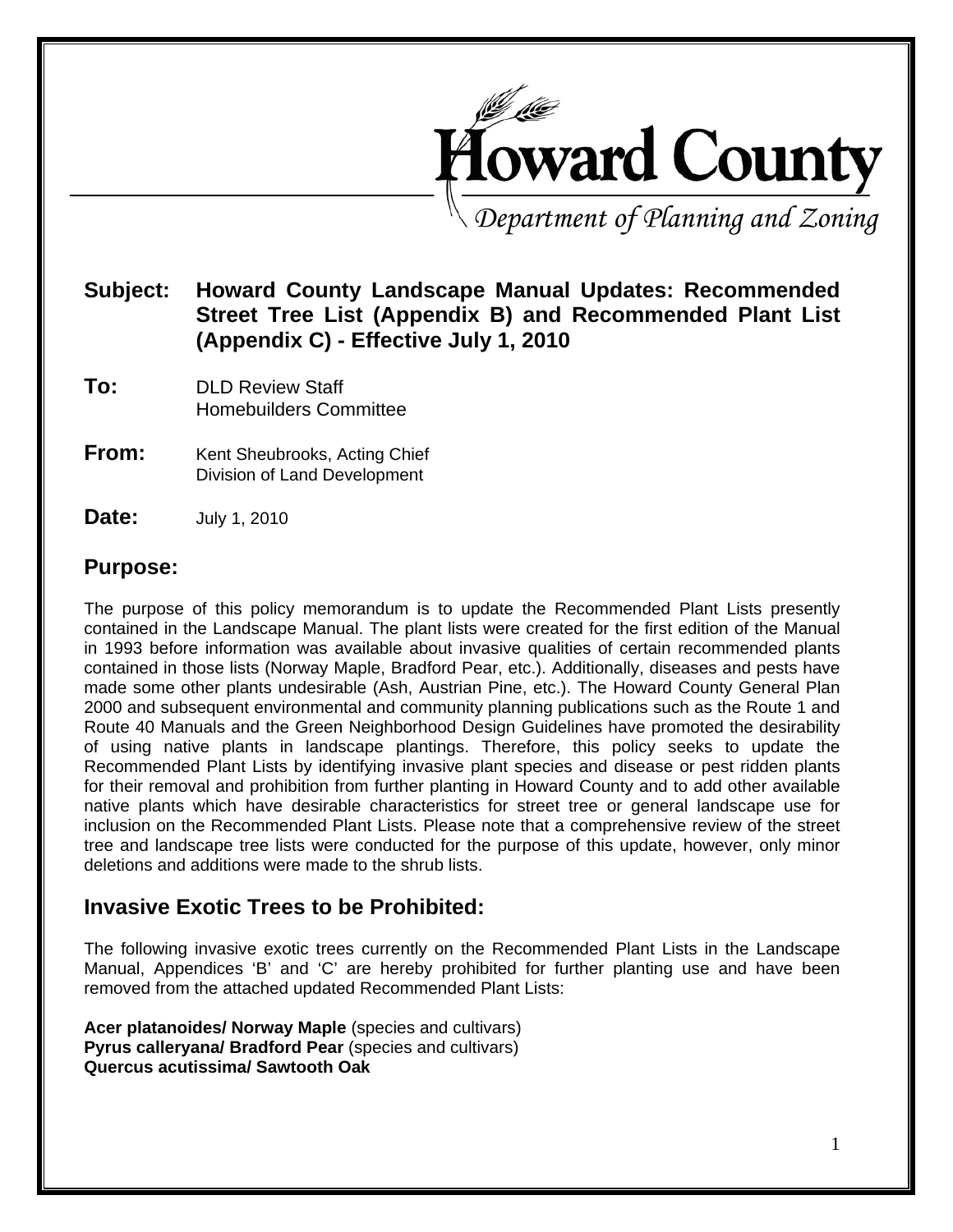The following invasive trees were not on the Recommended Plant Lists but are also prohibited for plant use:

**Ailanthus altissima/ Tree of Heaven Albizia julibrissin/ Silk Tree/ Mimosa Tree Broussonetia papyrifera/ Paper Mulberry Morus alba/ White Mulberry Paulownia tomentosa/ Empress/ Princess Tree Prunus avium/ Sweet Cherry/ Bird Cherry** 

## **Other Trees to be Prohibited or Limited**

The following trees currently on the Recommended Plant Lists are to be prohibited or strictly limited for further planting use because of their associated problems with disease, pests, undesirable characteristics, maintenance issues and liability concerns:

#### Medium to Large Trees

**Fraxinus species/ Ash** (species and all cultivars prohibited because of Emerald Ash Borer) **Liquidambar styraciflua/ Sweetgum** (only seedless cultivars allowed as a street tree, DPZ and DPW must approve locations if seed bearing)

**Sophora japonica/ Pagoda Tree** (species and all cultivars prohibited as a street tree)

#### Small Trees

**Crateagus/ Hawthorne** (only thornless and disease resistant species and cultivars allowed; prohibited as a street tree)

**Malus species/ Crabapple** (only highly disease resistant species and cultivars allowed; prohibited as a street tree)

**Prunus cerasifera/ Purpleaf Plum** (prohibited as a street tree)

**Prunus yedoensis/ Yoshino Cherry** (prohibited as a street tree)

**Styrax japonica/ Japanese Snowbell** (prohibited as a street tree)

Evergreen Trees

**Pinus nigra/ Austrian Pine** (prohibited because disease causes mortality)

The following trees were not on the Recommended Plant Lists but are also prohibited for plant use:

**Acer negundo/ Boxelder** (short-lived, weak wood, prone to storm damage, diseases and insects) **Acer saccharinum/ Silver Maple** (same reasons as the above tree) **Betula papyrifera/ Paper Birch** (prone to insect damage and short-lived) **Betula pendula/ European White Birch** (prone to insect damage and short-lived) **Juglans nigra/ Black Walnut** (messy fruit) **Morus species/ Mulberry** (weak wood, messy fruit) **Pinus sylvestris/ Scotch Pine** (prone to insect damage and disease) **Populus species/ Poplar** (short-lived, canker disease and root damage) **Prunus serotina/ Black Cherry** (messy fruit) **Tsuga canadensis/ Canadian Hemlock** (prone to insect damage)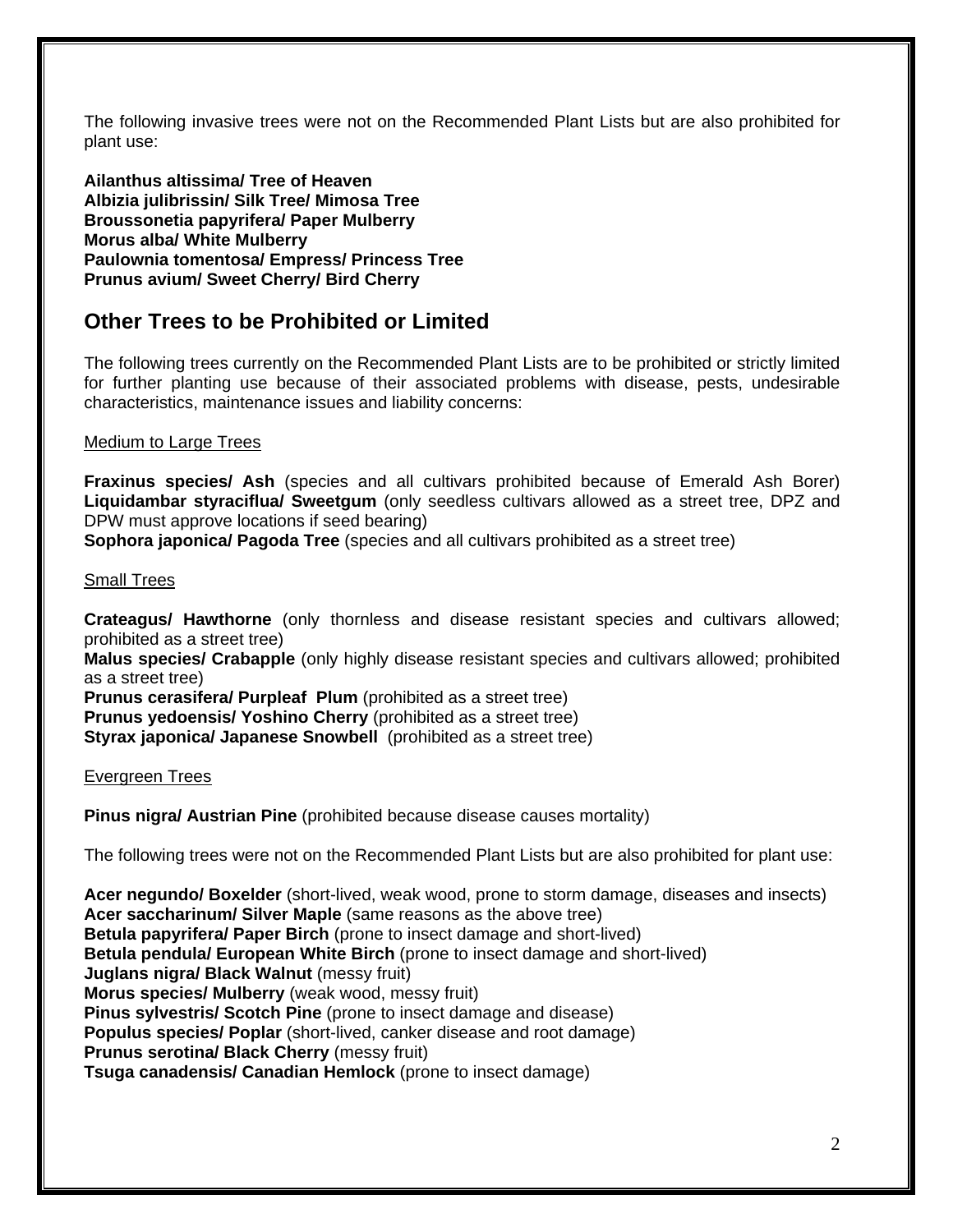### **Invasive Exotic Shrubs to be Prohibited:**

The following invasive exotic shrubs currently on the Recommended Plant List in the Landscape Manual, Appendix 'C' are hereby prohibited for further planting use and have been removed from the attached updated Recommended Plant List:

**Berberis thunbergii/ Japanese Barberry** (species and cultivars) **Euonymus alatus/ Winged Euonymus** (species and cultivars)

The following invasive shrubs were not on the Recommended Plant List but are also generally prohibited for plant use:

**Spiraea japonica/ Japanese Spiraea Spiraea thunbergii/ Thunberg Spiraea** 

### **Important Note:**

The attached updated Recommended Plant Lists will be formally incorporated into the Landscape Manual in a future edition. **In the interim, the attached Recommended Plant Lists supersede the Landscape Manual, Appendices 'B' and 'C' and will be enforced through this policy interpretation.** 

**For More Information Contact:** The DPZ, Division of Land Development at (410)-313-2350 or www.howardcountymd.gov or visit the DPZ's Public Service Desk located on the first floor of the George Howard Building, 3430 Courthouse Drive, Ellicott City, Md. 21043, Monday through Friday from 8:00 am until 5:00 pm.

KS/T:DPZ/Shared/DLD/updatedplantlist cc: Marsha McLaughlin, Director Tom Butler, Deputy Director Kimberley Flowers, Deputy Director Cindy Hamilton, Chief, DPS&ZA Susan Overstreet, Acting Chief, RCD Bryan Moody, DR&P Tim Overstreet, DR&P Steve Parker, DPW Mina Hilsenrath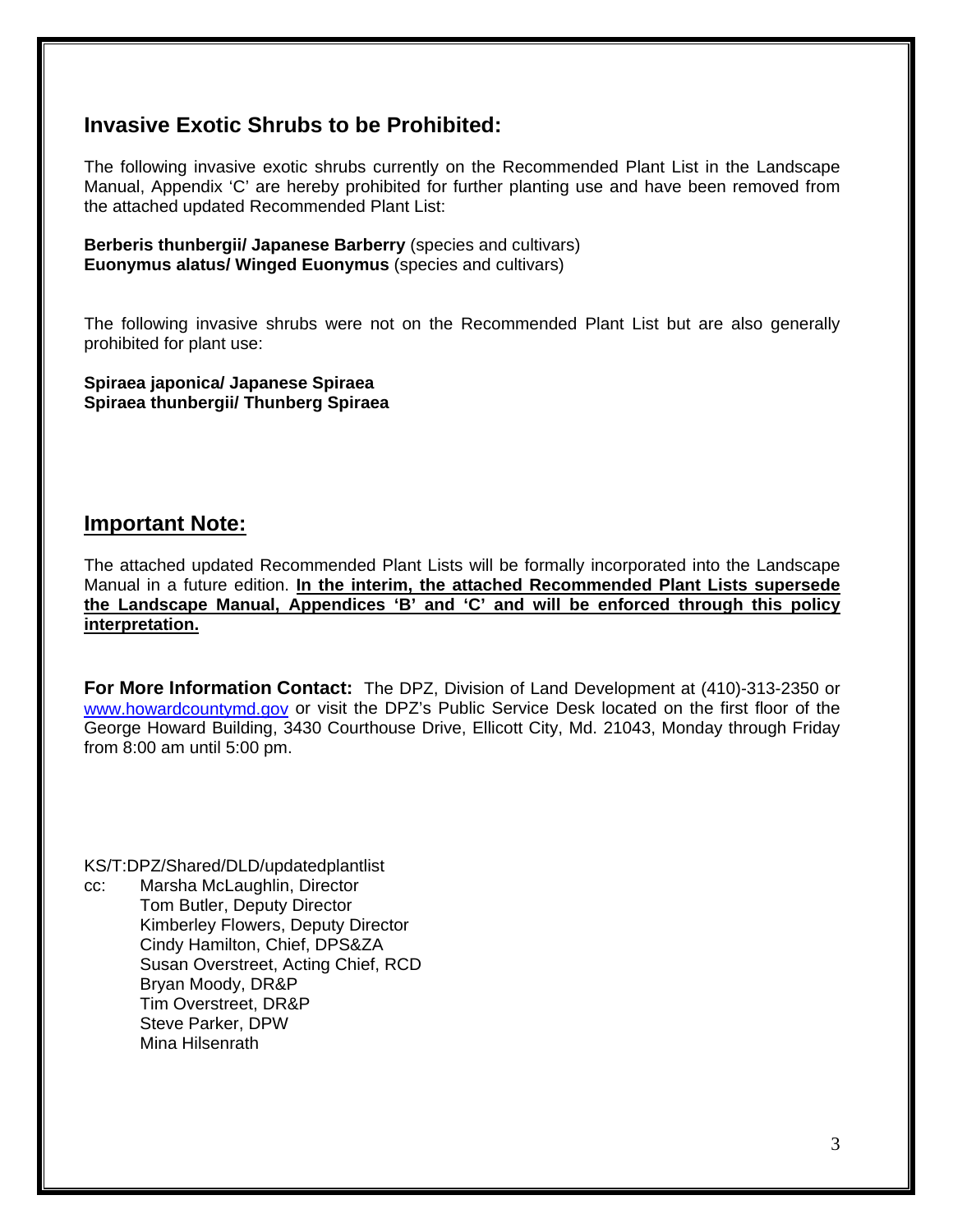# **APPENDIX 'B'**

# **RECOMMENDED STREET TREE LIST**

### BOTANICAL NAME COMMON NAME

### SIZE – Minimum 2-1/2" to 3" caliper

Small Trees - Plant a maximum of 30 feet apart; 20 to 30 feet in height; (see BGE publication, "Tree Planting Guide" for guidance about planting small to medium sized trees which may not be contained within this plant list for planting beneath overhead utility lines at http://www.bge.com/vcmfiles/BGE/Files/Tree%20Trimming/TreePlantingGuide.pdf).

Acer buergerianum Trident Maple Acer campestre **Hedge Maple** Acer ginnala **Amur Maple** Acer griseum **Paperbark Maple** Acer tataricum and the contract of the Tatarian Maple Cercis canadensis Eastern Redbud Prunus serrulata 'Kwanzan' Kwanzan Kwanzan Cherry

Crataegus crusgalli 'Inermis' Thornless Cockspur Hawthorne

Medium Trees - Plant a maximum of 40 feet apart; (see BGE publication, "Tree Planting Guide" for guidance about planting small to medium sized trees which may not be contained within this plant list for planting beneath overhead utility lines at http://www.bge.com/vcmfiles/BGE/Files/Tree%20Trimming/TreePlantingGuide.pdf).

Cercidiphyllum japonica Katsura Tree Cladrastis kentukea (lutea) Wellowwood Prunus sargentii Sargent Cherry

Large Trees - Plant a maximum of 40 feet apart \*

Acer rubrum 'Armstrong' and a series are all the Armstrong Columnar Red Maple Acer rubrum 'Autumn Flame' Autumn Flame Red Maple Acer rubrum 'Bowhall' Bowhall Red Maple Acer rubrum 'October Glory' Carlo Bottober Glory Red Maple<br>Acer rubrum 'Red Sunset' Carlo Bottom Red Sunset Red Maple **Red Sunset Red Maple** Acer saccharum 'Green Mountain' Green Mountain Green Mountain Sugar Maple \*<br>Acer saccharum 'Legacy' Green Green Countain Sugar Maple \* Acer saccharum 'Legacy' Aesculus hippocastanum 'Baumann' Baumann Horsechestnut Ginkgo biloba 'Autumn Gold' Autumn Gold Ginkgo (male only) Ginkgo biloba ' Princeton Sentry' Princeton Sentry Ginkgo (male only) Gleditsia triacanthos inermis 'Imperial' Imperial Thornless Honeylocust Gleditsia triacanthos inermis 'Shademaster' Shademaster Thornless Honeylocust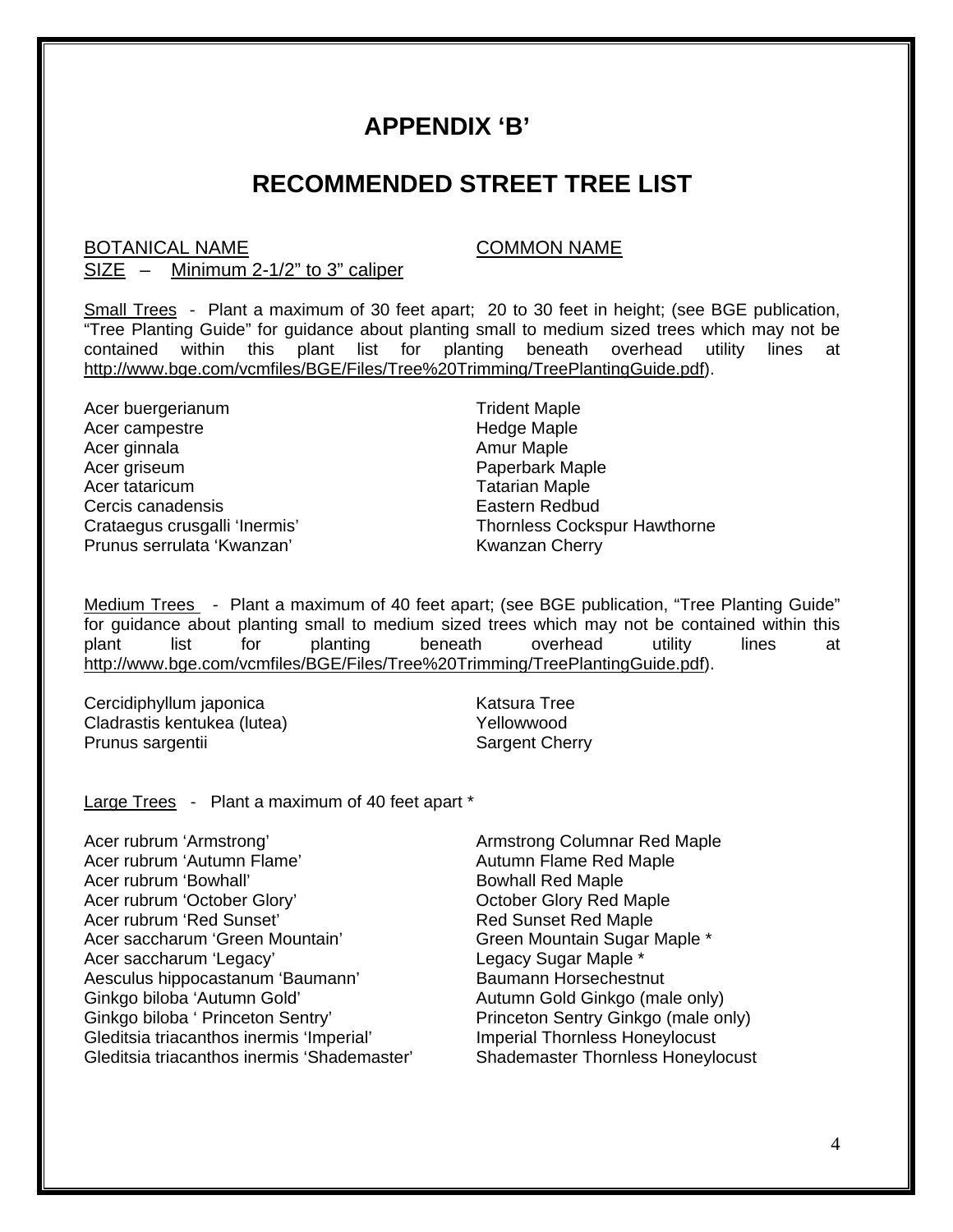Platanus x acerifolia 'Bloodgood' Bloodgood London Plane Platanus x acerifolia 'Columbia' Columbia Columbia London Plane<br>Quercus coccinea Columbia' Scarlet Oak Quercus coccinea Quercus phellos **Willow Oak \*** Quercus robur 'Fastigiata' Columnar English Oak Quercus rubra Northern Red Oak Tilia americana 'Redmond' **Redmond American Linden** Tilia cordata 'Chancellor' Chancellor Littleleaf Linden Tilia cordata 'Greenspire' Greenspire Littleleaf Linden Ulmus americana 'Princeton' Princeton Princeton American Elm Ulmus americana 'Valley Forge' Valley Forge American Elm Ulmus parvifolia **Paperbark Elm, Lacebark Elm** Zelkova serrata 'Village Green' village Green Japanese Zelkova

Liquidambar styraciflua 'Rotundiloba' Rotundiloba Sweetgum (seedless only)

Large trees permitted in areas with a minimum of 8 feet between curb and sidewalk.

#### **Note:**

Other plant species may be considered for street tree planting upon a request for approval from the Department of Planning and Zoning (DPZ) and the Department of Public Works (DPW).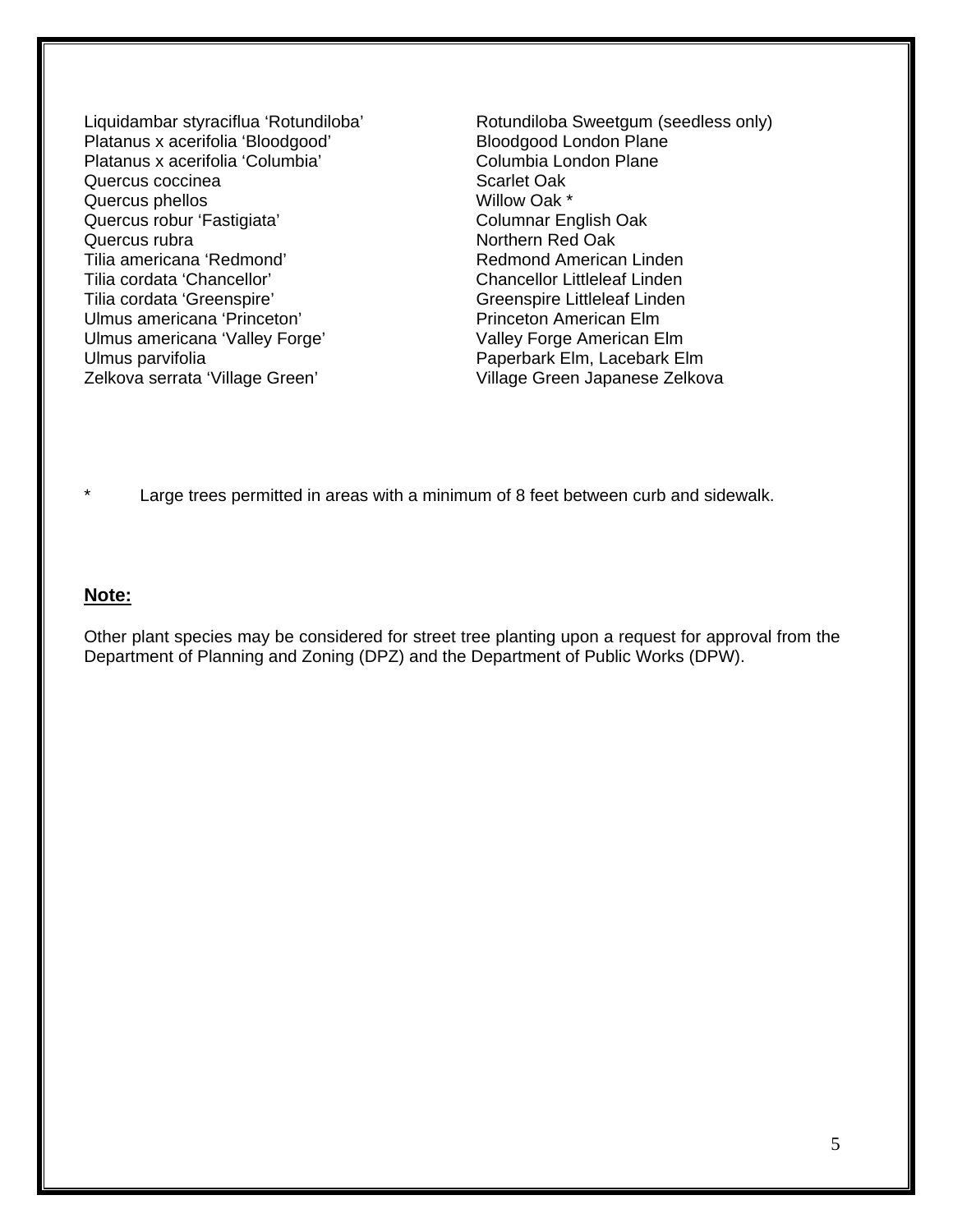# **APPENDIX 'C'**

# **RECOMMENDED PLANT LISTS**

(For perimeter landscaped edges, stormwater management areas, parking lot internal planting, parking and loading area perimeter edges and internal planting for residential development)

#### BOTANICAL / COMMON NAME SIZE SIZE COMMENTS

#### **DECIDUOUS TREES, LARGE TO MEDIUM, SHADE OR CANOPY**

(See BGE publication, "Tree Planting Guide" for guidance about planting small to medium sized trees which may not be contained within this plant list for planting beneath overhead utility lines at http://www.bge.com/vcmfiles/BGE/Files/Tree%20Trimming/TreePlantingGuide.pdf)

| Acer rubrum 'Armstrong'/ Armstrong Columnar Red Maple                         | $2 - 1/2" - 3"$ cal. | a.        |
|-------------------------------------------------------------------------------|----------------------|-----------|
| Acer rubrum 'Autumn Flame'/Autumn Flame Red Maple                             | $2 - 1/2" - 3"$ cal. | a.        |
| Acer rubrum ' Bowhall'/ Bowhall Red Maple                                     | $2 - 1/2" - 3"$ cal. | a.        |
| Acer rubrum 'October Glory'/ October Glory Red Maple                          | $2 - 1/2" - 3"$ cal. | a.        |
| Acer rubrum 'Red Sunset'/ Red Sunset Red Maple                                | $2 - 1/2" - 3"$ cal. | a.        |
| Acer saccharum ' Green Mountain'/ Green Mountain Sugar Maple 2-1/2" - 3" cal. |                      | b.        |
| Acer saccharum 'Legacy'/ Legacy Sugar Maple                                   | $2 - 1/2" - 3"$ cal. | b.        |
| Aesculus hippocastanum 'Baumann'/ Baumann Horsechestnut                       | $2 - 1/2" - 3"$ cal. |           |
| Betula nigra 'Heritage'/ Heritage Clump River Birch                           | $10' - 12'$ hgt.     | b.        |
| Catalpa speciosa/ Northern Catalpa                                            | $2 - 1/2" - 3"$ cal. |           |
| Cercidiphyllum japonica/ Katsura Tree                                         | $2 - 1/2" - 3"$ cal. |           |
| Cladrastis kentukea (lutea)/ Yellowwood                                       | $2 - 1/2" - 3"$ cal. |           |
| Fagus grandifolia/ American Beech                                             | $2 - 1/2" - 3"$ cal. |           |
| Fagus sylvatica/ European Beech                                               | $2 - 1/2" - 3"$ cal. |           |
| Ginkgo biloba 'Autumn Gold'/ Autumn Gold Ginkgo                               | $2 - 1/2" - 3"$ cal. | male only |
| Ginkgo biloba 'Princeton Sentry'/ Princeton Sentry Ginkgo                     | $2 - 1/2" - 3"$ cal. | male only |
| Gleditsia triacanthos inermis 'Imperial'/Imperial Thornless                   | $2 - 1/2" - 3"$ cal. |           |
| Honeylocust                                                                   |                      |           |
| Gledisia triacanthos inermis 'Shademaster'/ Shademaster                       | $2 - 1/2" - 3"$ cal. |           |
| <b>Thornless Honeylocust</b>                                                  |                      |           |
| Larix decidua/ Common Larch/European Larch                                    | $6' - 8'$ hgt.       | е.        |
| Liquidambar styraciflua/ American Sweetgum                                    | $2 - 1/2" - 3"$ cal. | b.        |
| Liquidambar styraciflua 'Rotundiloba'/ Rotundiloba Sweetgum                   | $2 - 1/2" - 3"$ cal. | b.        |
| Nyssa sylvatica/ Black Gum                                                    | $2 - 1/2" - 3"$ cal. |           |
| Platanus x acerifolia 'Bloodgood'/ Bloodgood London Plane                     | $2 - 1/2" - 3"$ cal. | b.        |
| Platanus x acerifolia 'Columbia'/ Columbia London Plane                       | $2 - 1/2" - 3"$ cal. | b.        |
| Prunus sargentii/ Sargent Cherry                                              | $2 - 1/2" - 3"$ cal. | a.        |
| Quercus bicolor/ Swamp White Oak                                              | $2 - 1/2" - 3"$ cal. |           |
| Quercus coccinea/ Scarlet Oak                                                 | $2 - 1/2" - 3"$ cal. |           |
| Quercus lyrata/ Overcup Oak                                                   | $2 - 1/2" - 3"$ cal. |           |
| Quercus macrocarpa/ Bur Oak                                                   | $2 - 1/2" - 3"$ cal. |           |
| Quercus palustris/ Pin Oak                                                    | $2 - 1/2" - 3"$ cal. |           |
| Quercus phellos/ Willow Oak                                                   | $2 - 1/2" - 3"$ cal. |           |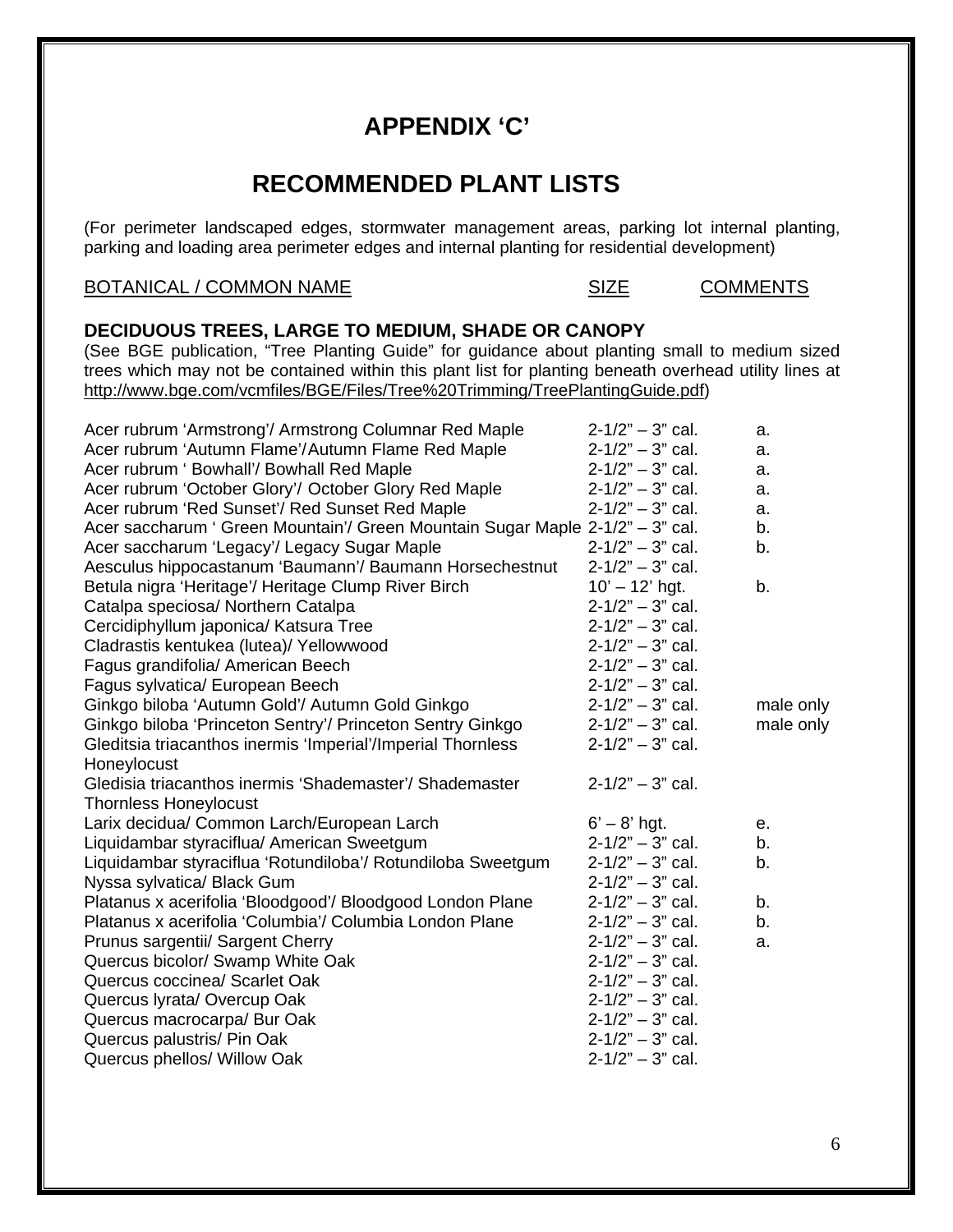| <b>BOTANICAL / COMMON NAME</b>                                                   | <b>SIZE</b>          | COMMENTS |
|----------------------------------------------------------------------------------|----------------------|----------|
| Quercus robur 'Fastigiata'/ Columnar English Oak                                 | $2 - 1/2" - 3"$ cal. |          |
| Quercus rubra/ Northern Red Oak                                                  | $2 - 1/2" - 3"$ cal. |          |
| Quercus shumardii/ Schumard Oak                                                  | $2 - 1/2" - 3"$ cal. |          |
| Salix babylonica/ Weeping Willow                                                 | $1 - 1/2" - 2"$ cal. |          |
| Salix niobe/ Niobe Weeping Willow                                                | $1 - 1/2" - 2"$ cal. |          |
| Sophora japonica/ Japanese Pagoda Tree                                           | $2 - 1/2" - 3"$ cal. |          |
| Sophora japonica 'Princeton Upright'/ Princeton Upright                          | $2 - 1/2" - 3"$ cal. |          |
| Japanese Pagoda Tree                                                             |                      |          |
| Sophora japonica 'Regent'/ Regent Japanese Pagoda Tree                           | $2 - 1/2" - 3"$ cal. |          |
| Taxodium distichum/ Common Baldcypress                                           | $6' - 8'$ hgt.       | е.       |
| Tilia americana 'Redmond'/ Redmond American Linden                               | $2 - 1/2" - 3"$ cal. |          |
| Tilia cordata 'Chancellor'/ Chancellor Littleleaf Linden                         | $2 - 1/2" - 3"$ cal. |          |
| Tilia cordata 'Greenspire'/ Greenspire Littleleaf Linden                         | $2 - 1/2" - 3"$ cal. |          |
| Tilia tomentosa/ Silver Linden                                                   | $2 - 1/2" - 3"$ cal. |          |
| Ulmus americana 'Princeton'/Princeton American Elm                               | $2 - 1/2" - 3"$ cal. |          |
| Ulmus americana 'Valley Forge'/ Valley Forge American Elm                        | $2 - 1/2" - 3"$ cal. |          |
| Ulmus parvifolia/ Paperbark Elm, Lacebark Elm                                    | $2 - 1/2" - 3"$ cal. |          |
| Zelkova serrata 'Village Green'/ Village Green Japanese Zelkova 2-1/2" - 3" cal. |                      |          |

#### **DECIDUOUS TREES, SMALL TO MEDIUM, ORNAMENTAL OR UNDERSTORY**

(See BGE publication, "Tree Planting Guide" for guidance about planting small to medium sized trees which may not be contained within this plant list for planting beneath overhead utility lines at http://www.bge.com/vcmfiles/BGE/Files/Tree%20Trimming/TreePlantingGuide.pdf )

| Acer campestre/ Hedge Maple<br>Acer ginnala/ Amur Maple<br>Acer griseum/ Paperbark Maple<br>Acer tataricum/ Tatarian Maple<br>Amelanchier canadensis/ Shadblow Serviceberry<br>Carpinus caroliniana/ American Hornbeam<br>Cercis canadensis/ Eastern Redbud<br>Chionanthus virginicus/ Fringetree<br>Cornus alternifolia/ Pagoda Dogwood<br>Cornus florida/ White Flowering Dogwood<br>Cornus florida 'Cherokee Brave'/ Cherokee Brave Flowering | $1 - 1/2" - 2"$ cal.<br>$1 - 1/2" - 2"$ cal.<br>$1 - 1/2" - 2"$ cal.<br>$1 - 1/2" - 2"$ cal.<br>$8' - 10'$ hgt.<br>$1 - 1/2" - 2"$ cal.<br>$1 - 1/2" - 2"$ cal.<br>$1 - 1/2" - 2"$ cal.<br>$8' - 10'$ hgt.<br>$8' - 10'$ hgt.<br>$8' - 10'$ hgt. |    |
|--------------------------------------------------------------------------------------------------------------------------------------------------------------------------------------------------------------------------------------------------------------------------------------------------------------------------------------------------------------------------------------------------------------------------------------------------|--------------------------------------------------------------------------------------------------------------------------------------------------------------------------------------------------------------------------------------------------|----|
| Dogwood<br>Cornus florida 'Rubra'/ Red Flowering Dogwood<br>Cornus kousa/ Kousa Dogwood<br>Cornus kousa x Cornus florida/ Rutger's Stellar Flowering<br>Dogwood<br>Cornus mas/ Cornelian Cherry<br>Cotinus coggygria/ Smoketree<br>Crataegus crusgalli 'inermis'/ Thornless Cockspur Hawthorn<br>Koelereuteria paniculata/ Goldenrain Tree<br>Lagerstromia indica/ Crapemyrtle<br>Magnolia acuminata/ Cucumber Magnolia                          | $8' - 10'$ hgt.<br>$8' - 10'$ hgt.<br>$8' - 10'$ hgt.<br>$8' - 10'$ hgt.<br>$1 - 1/2" - 2"$ cal.<br>$1 - 1/2" - 2"$ cal.<br>$1 - 1/2" - 2"$ cal.<br>$6' - 8'$ hgt.<br>$6' - 8'$ hgt.                                                             | C. |

7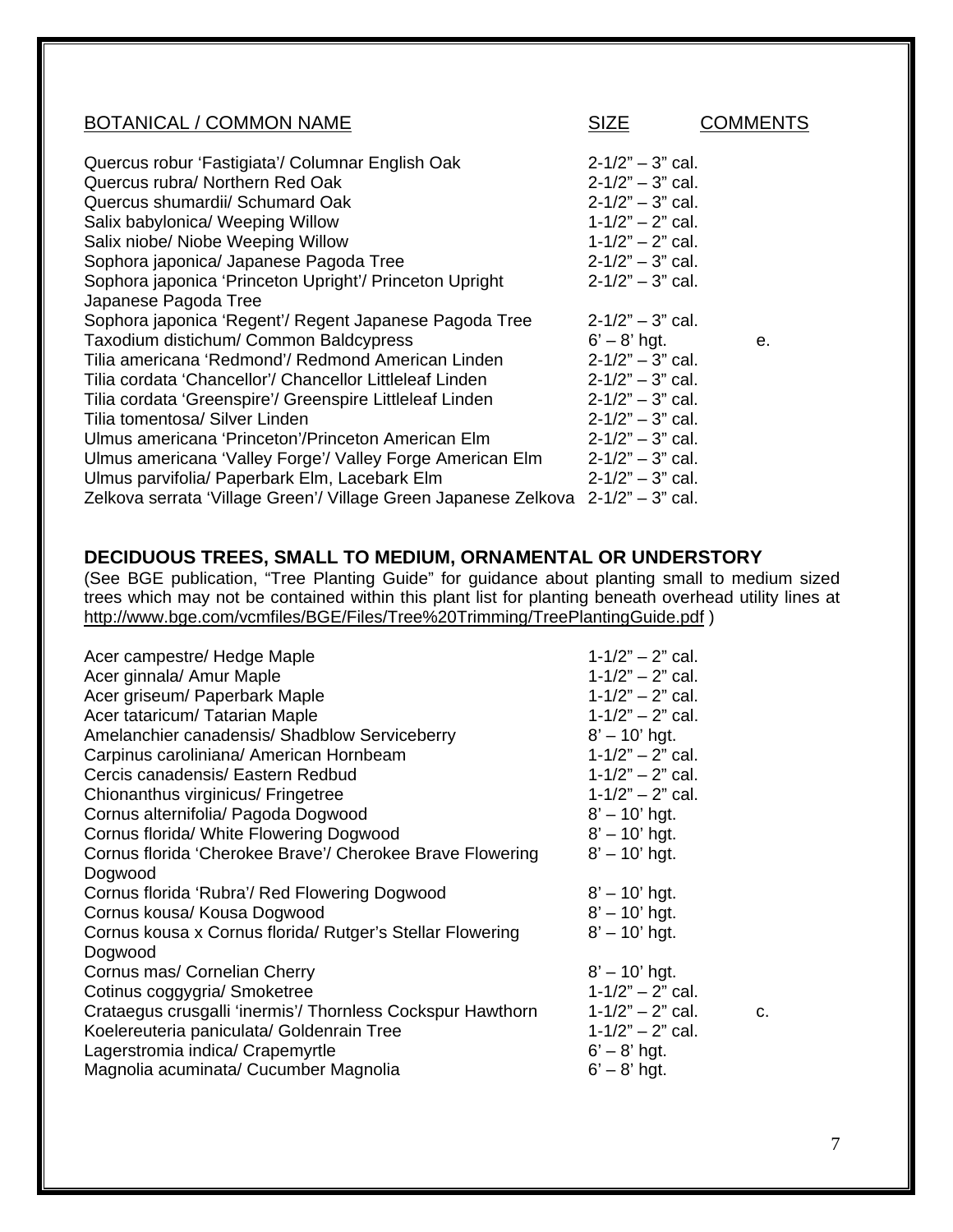| <b>BOTANICAL / COMMON NAME</b>                                 | <b>SIZE</b>          | COMMENTS |
|----------------------------------------------------------------|----------------------|----------|
| Magnolia x loebneri 'Merrill'/ Magnolia Merrill                | $6' - 8'$ hgt.       |          |
| Magnolia x soulangiana/ Saucer Magnolia                        | $6' - 8'$ hgt.       |          |
| Magnolia stellata/ Star Magnolia                               | $6' - 8'$ hgt.       |          |
| Magnolia virginiana/ Sweetbay Magnolia                         | $6' - 8'$ hgt.       |          |
| Malus baccata 'Columnaris'/ Columnar Siberian Crabapple        | $1 - 1/2" - 2"$ cal. |          |
| Malus baccata 'Jackii'/ Jackii Crabapple                       | $1 - 1/2" - 2"$ cal. |          |
| Malus floribunda 'Harvest Gold'/ Flowering Crabapple           | $1 - 1/2" - 2"$ cal. |          |
| Malus x 'Snowdrift'/Snowdrift Crabapple                        | $1 - 1/2" - 2"$ cal. |          |
| Malus x zumi 'Calocarpa'/ Redbud Crabapple                     | $1 - 1/2" - 2"$ cal. |          |
| Oxydendron arboreum/ Sourwood                                  | $1 - 1/2" - 2"$ cal. |          |
| Prunus cerasifera atropurpurea 'Thundercloud'/ Purpleleaf Plum | $1 - 1/2" - 2"$ cal. | a.       |
| Thundercloud                                                   |                      |          |
| Prunus x incamp 'Okame'/ Okame Cherry                          | $1 - 1/2" - 2"$ cal. | a.       |
| Prunus serrulata 'Kwanzan'/ Kwanzan Cherry                     | $1 - 1/2" - 2"$ cal. | a.       |
| Prunus subhirtella 'Pendula Pink Cloud'/ Pink Cloud Weeping    | $1 - 1/2" - 2"$ cal. | a.       |
| Higan Cherry                                                   |                      |          |
| Prunus yedoensis/ Yoshino Cherry                               | $1 - 1/2" - 2"$ cal. | a.       |
| Sassafras albidum/ Sassafras                                   | $1 - 1/2" - 2"$ cal. |          |
| Styrax japonica/ Japanese Snowbell                             | $1 - 1/2" - 2"$ cal. |          |
| Syringa reticulata/ Tree Lilac                                 | $1 - 1/2" - 2"$ cal. |          |
|                                                                |                      |          |

# **EVERGREEN TREES (NEEDLE & BROADLEAF)**

| $6' - 8'$ hgt. |
|----------------|
| $6' - 8'$ hgt. |
| $5' - 6'$ hgt. |
| $5' - 6'$ hgt. |
| $5' - 6'$ hgt. |
| $5' - 6'$ hgt. |
| $5' - 6'$ hgt. |
| $5' - 6'$ hgt. |
| $6' - 8'$ hgt. |
| $6' - 8'$ hgt. |
| $6' - 8'$ hgt. |
| $6' - 8'$ hgt. |
| $6' - 8'$ hgt. |
| $6' - 8'$ hgt. |
| $6' - 8'$ hgt. |
| $5' - 6'$ hgt. |
|                |

# **SHRUBS, BROADLEAF EVERGREEN**

| Abelia x grandiflora/ Glossy Abelia        | $2 - 1/2' - 3'$ hgt. |  |
|--------------------------------------------|----------------------|--|
| Azalea 'Blaaw's Pink'/ Blaaw's Pink Azalea | 18" – 24" spread     |  |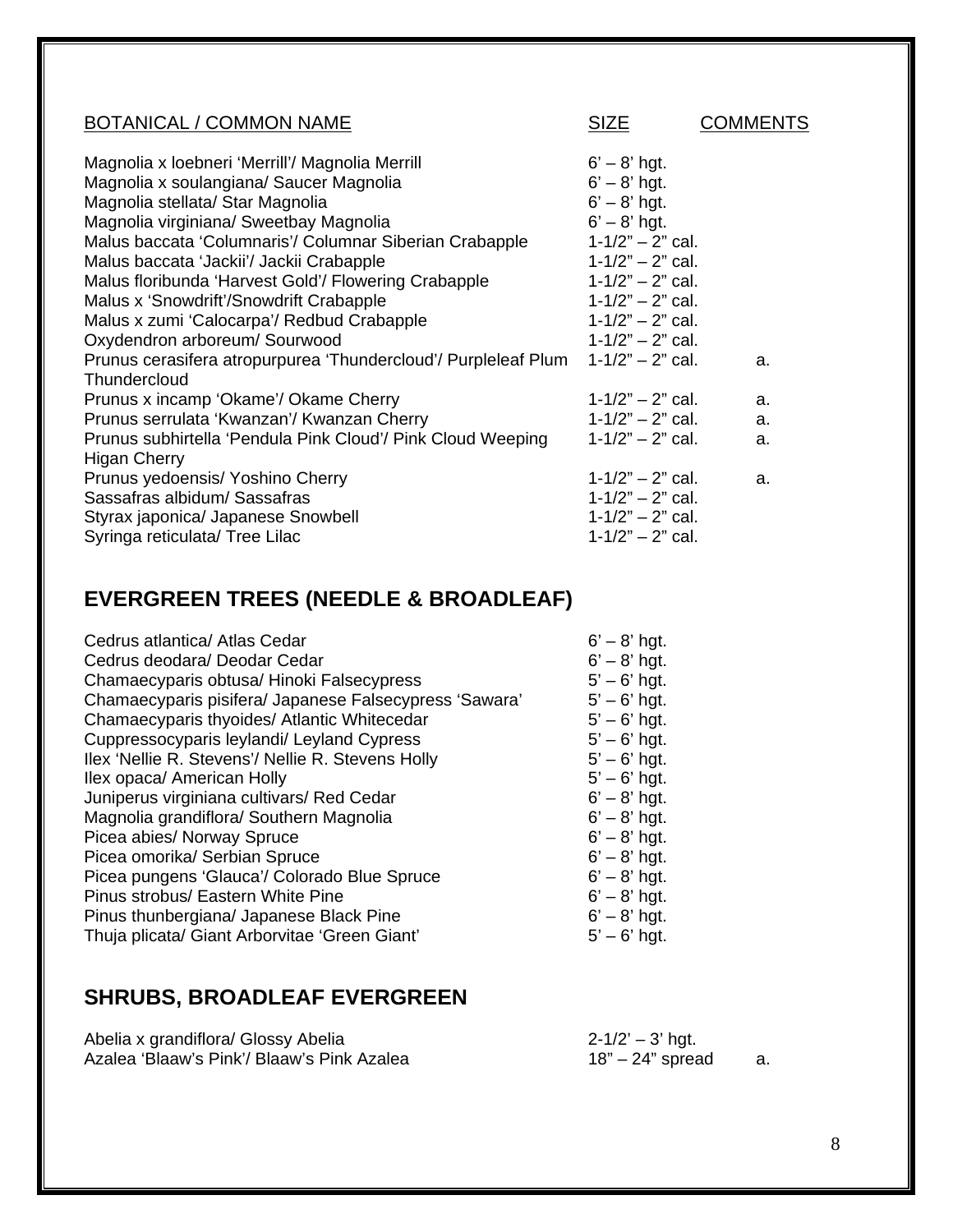| <b>BOTANICAL / COMMON NAME</b>                                            | <b>SIZE</b>          | <b>COMMENTS</b> |
|---------------------------------------------------------------------------|----------------------|-----------------|
| Azalea 'Delaware Valley White'/ Delaware Valley White Azalea              | $18" - 24"$ spread   | a.              |
| Azalea 'Gumpo Pink'/ Gumpo Pink Azalea                                    | $18" - 24"$ spread   | a.              |
| Azalea 'Gumpo White'/ Gumpo White Azalea                                  | 18" - 24" spread     | a.              |
| Azalea 'Hershey Red'/ Hershey Red Azalea                                  | 18" - 24" spread     | a.              |
| Azalea 'Hino Crimson'/ Hino Crimson Azalea                                | 18" - 24" spread     | a.              |
| Azalea poukhanensis/ Korean Azalea                                        | $18" - 24"$ spread   | a.              |
| Buxus microphylla japonica 'Winter Gem'/ Winter Gem Boxwood               | $2' - 2 - 1/2'$ hgt. |                 |
| Buxus microphylla koreana 'Wintergreen'/ Wintergreen Boxwood              | $2' - 2 - 1/2'$ hgt. |                 |
| Euonymus kiautschovicus 'Manhattan'/Manhattan Euonymus                    | $2 - 1/2' - 3'$ hgt. |                 |
| Euonymus kiautschovicus 'Siebodiana'/ Siebold Euonymus                    | $2 - 1/2' - 3'$ hgt. |                 |
| Ilex x cornuta 'Burfordii Nana'/ Dwarf Burford Holly                      | $2' - 2 - 1/2'$ hgt. |                 |
| Ilex cornuta/ Chinese Holly                                               | $2 - 1/2' - 3'$ hgt. |                 |
| Ilex x crenata 'Compacta'/ Compact Japanese Holly                         | $2 - 1/2' - 3'$ hgt. |                 |
| Ilex crenata 'Green Lustre'/ Green Lustre Holly                           | $2 - 1/2' - 3'$ hgt. |                 |
| Ilex crenata 'Helleri'/ Heller Japanese Holly                             | $18" - 24"$ hgt.     |                 |
| Ilex crenata 'Steeds Upright'/ Steeds Upright Holly                       | $2 - 1/2' - 3'$ hgt. |                 |
| Ilex glabra 'Compacta'/ Compact Inkberry                                  | $2 - 1/2' - 3'$ hgt. |                 |
| Ilex x Meserveae 'Blue Prince'/ Blue Prince Holly                         | $3-1/2' - 4'$ hgt.   |                 |
| Ilex x Meserveae 'Blue Princess'/ Blue Princess Holly                     | $3-1/2' - 4'$ hgt.   |                 |
| Ilex x Meserveae 'Dragon Lady'/ Dragon Lady Holly                         | $3-1/2' - 4'$ hgt.   |                 |
| Kalmia latifolia/ Mountain Laurel                                         | $2 - 1/2' - 3'$ hgt. | a.              |
| Leucothoe axillaris/ Coast Leucothoe                                      | $18" - 24"$ spread   |                 |
| Mahonia aquifolium/ Oregon Grapeholly                                     | $2 - 1/2' - 3'$ hgt. |                 |
| Mahonia bealei/ Leatherleaf Mahonia                                       | $18" - 24"$ hgt.     |                 |
| Photinia x fraserii/ Frasers Photinia                                     | $3' - 3 - 1/2'$ hgt. |                 |
| Pieris japonica/ Japanese Andromeda                                       | $2' - 2 - 1/2'$ hgt. |                 |
| Prunus laurocerasus 'Otto Lutyken'/ Otto Lutyken Cherrylaurel             | $2' - 2 - 1/2'$ hgt. | a.              |
| Prunus laurocerasus 'Schipkaensis'/ Skip Cherrylaurel                     | $2 - 1/2' - 3'$ hgt. | a.              |
| Pyracantha coccinea 'Lalandei'/ Lalandei Scarlet Firethorn                | $2 - 1/2' - 3'$ hgt. |                 |
| Pyracantha coccinea 'Lowboy'/ Lowboy Firethorn                            | $18" - 24"$ spread   |                 |
| Rhododendron catawbiense album/ White Catawba                             | $2' - 2 - 1/2'$ hgt. | a.              |
| Rhododendron                                                              |                      |                 |
| Rhododendron catawbiense 'Roseum Elegans'/Roseum Elegans 2' - 2-1/2' hgt. |                      | a.              |
| Catawba Rhododendron                                                      |                      |                 |
| Rhododendron 'P.J.M.'/ P.J.M. Rhododendron                                | $2' - 2 - 1/2'$ hgt. | a.              |
| Skimmia japonica/ Japanese Skimmia                                        | $18" - 24"$ spread   |                 |
| Viburnum rhytidophyllum/ Leatherleaf Viburnum                             | $2 - 1/2' - 3'$ hgt. |                 |

# **SHRUBS, DECIDUOUS AND SEMI-EVERGREEN**

| Azalea 'Exbury'/ Exbury Azalea (red, pink, yellow, orange, white) 18" - 24" spread |                      | а. |
|------------------------------------------------------------------------------------|----------------------|----|
| Chaenomeles speciosa 'Texas Scarlet'/ Flowering Quince                             | $18" - 24"$ spread   |    |
| Clethra alnifolia/ Summersweet Clethra                                             | $2 - 1/2' - 3'$ hgt. |    |
| Cornus stolonifera/ Red-Osier Dogwood                                              | $2 - 1/2' - 3'$ hgt. |    |
| Cotoneaster salicifolius 'Repens'/ Willowleaf Cotoneaster                          | $18" - 24"$ spread   |    |